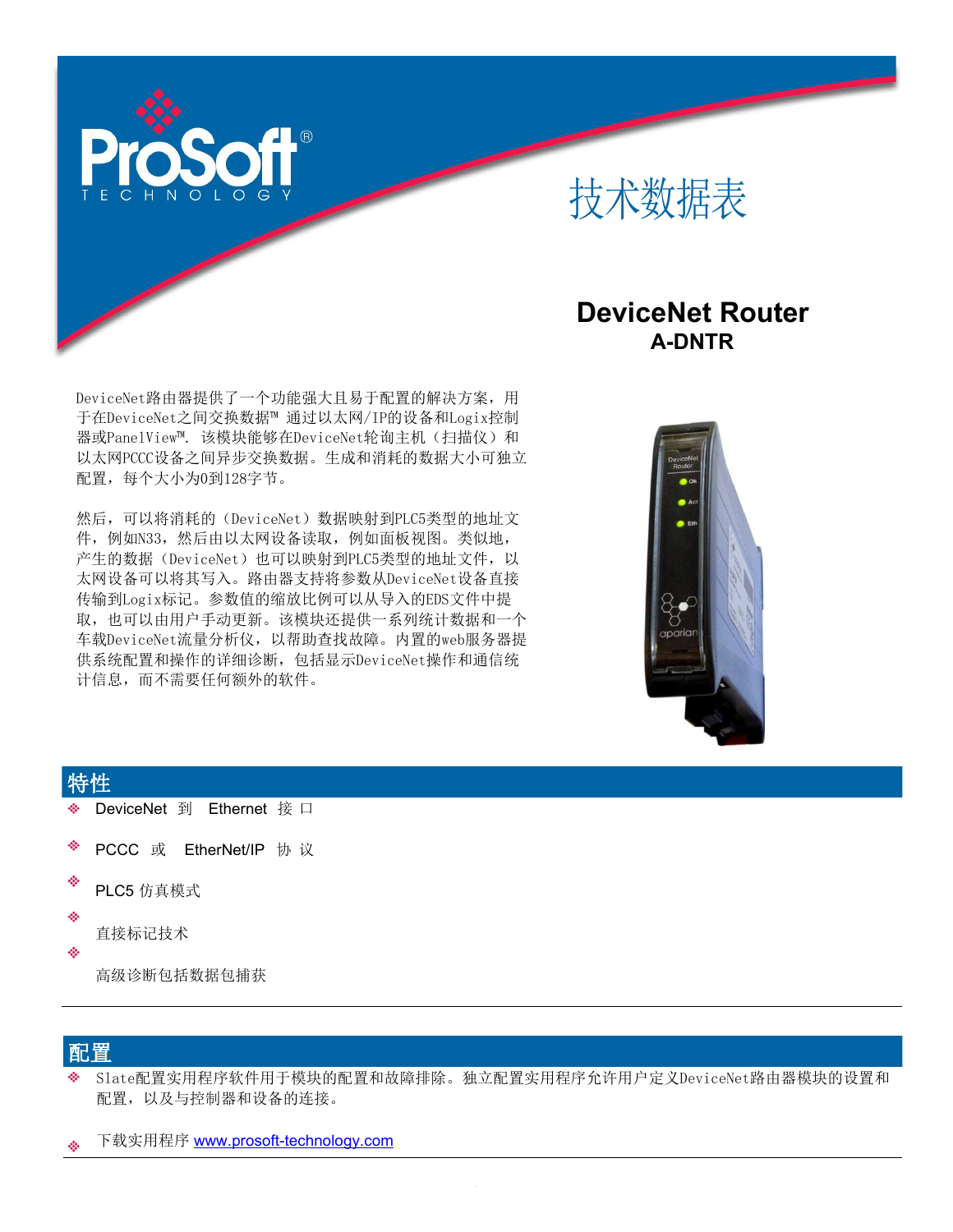在本例中, DeviceNet路由器充当DeviceNet从设备。DeviceNet路由器提供对PLC5的DeviceNet扫描模块(SDN)的PanelView数据 访问。



图1-PLC仿真模式下的典型网络设置示例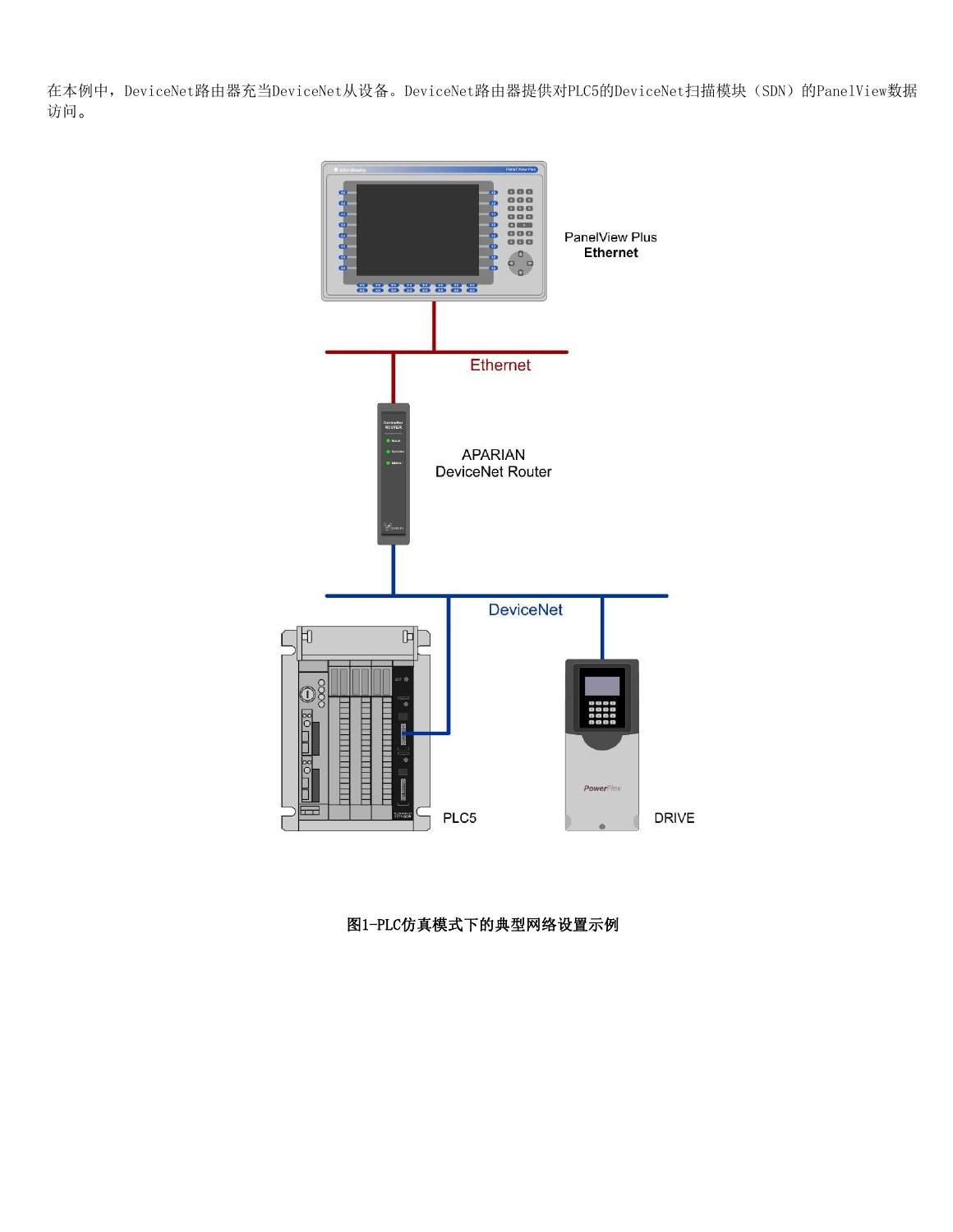在下一个示例中,DeviceNet路由器用于从各种DeviceNet设备(与DeviceNet Scanner(例如DNB)一起运行)中提取参数。



### 图**2-**计划参数模式下的典型网络设置示例